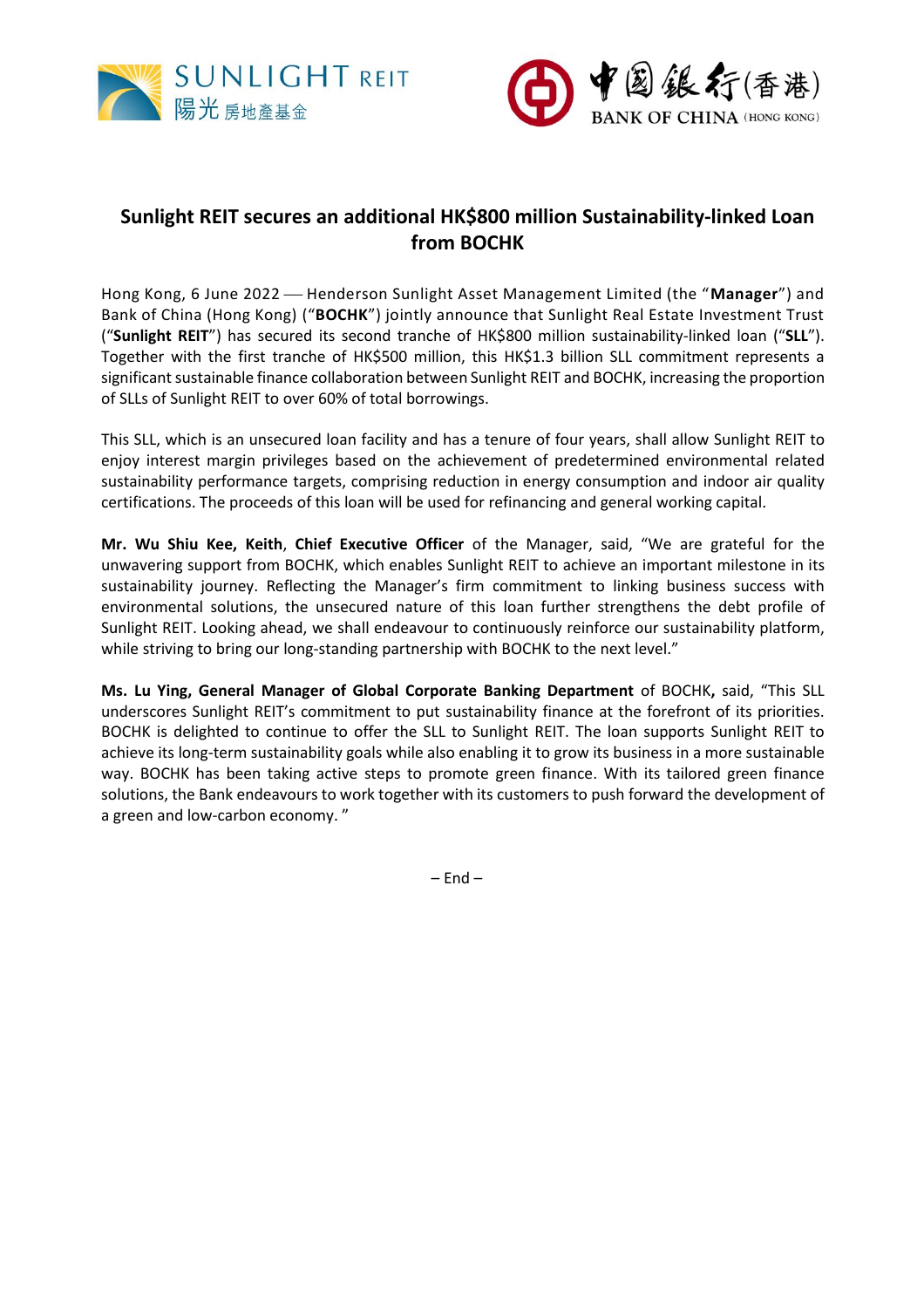



*Sunlight REIT secures an additional HK\$800 million Sustainability-linked Loan from BOCHK Page 2 of 3*



Mr. Keith Wu, Chief Executive Officer of the Manager (second from left), Ms. Vivian Yip, General Manager – Investment and Investor Relations of the Manager (left), Ms. Kennis Chong, Deputy General Manager, Global Corporate Banking Department of BOCHK (second from right) and Mr. Calvin Woo, Assistant General Manager, Global Corporate Banking Department of BOCHK (right) announce that Sunlight REIT has secured its second tranche of SLL from BOCHK.

### **About Sunlight REIT**

Listed on The Stock Exchange of Hong Kong Limited since 21 December 2006, Sunlight REIT (stock code: 435) is a real estate investment trust authorized by the Securities and Futures Commission and constituted by the amended and restated trust deed dated 10 May 2021 (the "**Trust Deed**"). It offers investors the opportunity to invest in a diversified portfolio of 11 office and five retail properties in Hong Kong with a total gross rentable area of over 1.2 million sq. ft.. The office properties are located in both core and decentralized business areas, while the retail properties are situated in regional transportation hubs, new towns and urban areas with high population density.

### **About the Manager**

The Manager of Sunlight REIT is an indirect wholly-owned subsidiary of Henderson Land Development Company Limited. Its main responsibility is to manage Sunlight REIT and all of its assets in accordance with the Trust Deed in the sole interest of its unitholders.